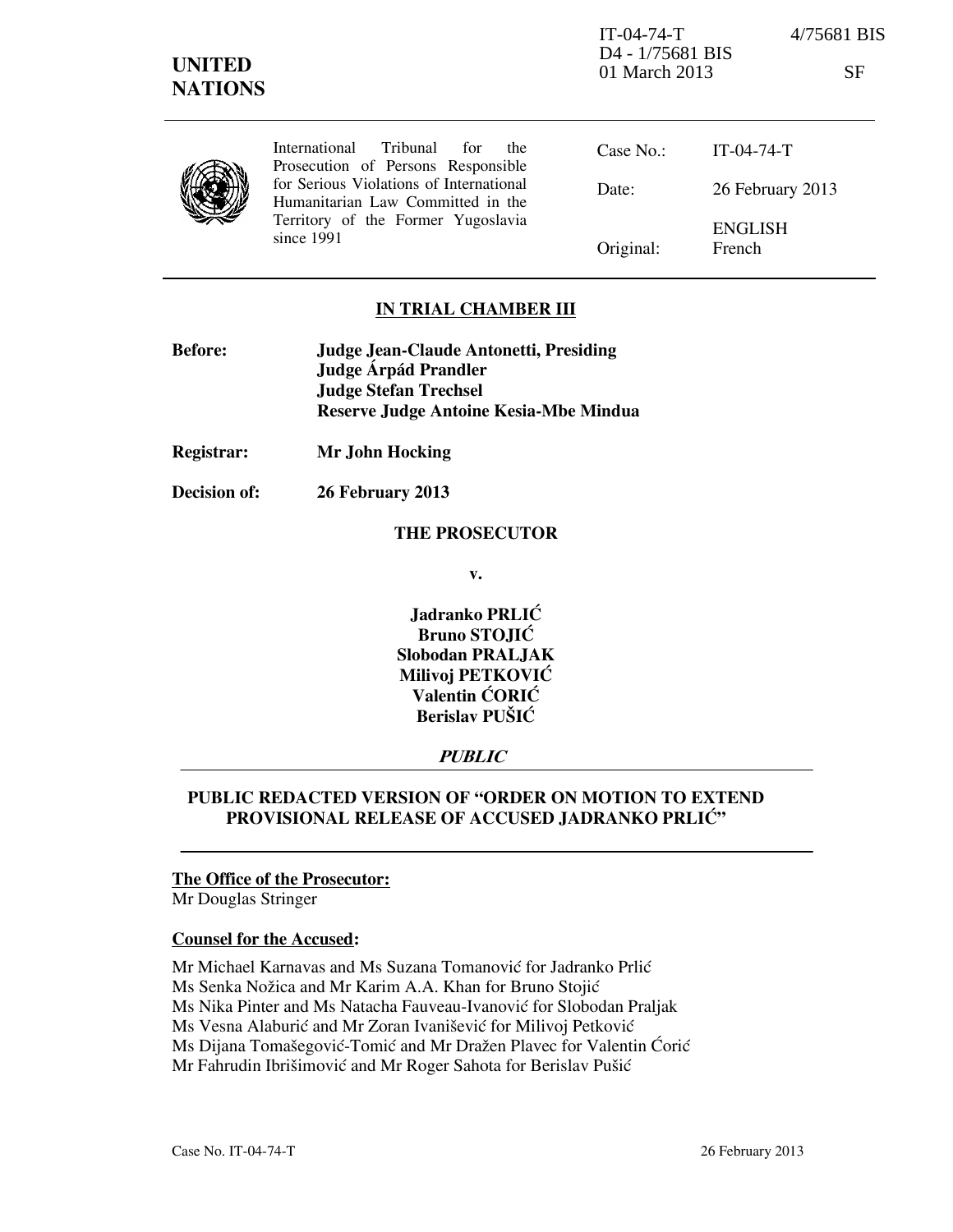**TRIAL CHAMBER III** ("Chamber") of the International Tribunal for the Prosecution of Persons Responsible for Serious Violations of International Humanitarian Law Committed in the Territory of the Former Yugoslavia since 1991 ("Tribunal"),

**SEIZED** of "Jadranko Prlić's Motion to Extend his Provisional Release", filed as a confidential document by Counsel for the Accused Jadranko Prlić ("Accused Prlić" and "Prlić Defence") on 19 February 2013 ("Motion"), to which a confidential annex is attached and in which the Prlić Defence asks the Chamber to extend the provisional release of the Accused Prlić by three months, $<sup>1</sup>$ </sup>

**NOTING** the "Prosecution Response to Jadranko Prlić's Motion to Extend his Provisional Release" filed as a confidential document by the Office of the Prosecutor ("Prosecution") on 20 February 2013 ("Response") in which the Prosecution does not object to the Motion, $2$ 

**NOTING** the "Decision on Jadranko Prlić's Motion for Provisional Release", rendered by the Chamber as a public document with one confidential and one public annex on 24 November 2011 ("Decision of 24 November 2011"), in which the Chamber ordered the provisional release of the Accused Prlić to Zagreb for a limited duration and set out the procedure to be followed for any request to extend the said provisional release, $3$ 

**NOTING** the "Public Redacted Version of 'Order on Jadranko Prlić's Motion to Extend his Provisional Release'", rendered as a public document on 19 November 2012 ("Order of 19 November 2012 ») in which the Chamber extended the provisional release of the Accused Prlić under the same conditions as those set out in the Decision of 24 November 2011, $4$ 

**CONSIDERING** that in the Motion, the Prlić Defence argues that during his provisional release, the Accused Prlić has complied with the conditions imposed by the Chamber in the Decision of 24 November 2011 and in subsequent decisions extending his provisional release; that the Prosecution did not object to the two previous motions to extend the said provisional release providing that the conditions accompanying it remain the same; that the Government of the Republic of Croatia has once again provided guarantees that the Accused will reappear

-

 $<sup>1</sup>$  Motion, p. 3.</sup>

<sup>&</sup>lt;sup>2</sup> Response, par. 1.

 $3$  Decision of 24 November 2011, p. 13 and public Annex 2 to the Decision of 24 November 2011.

 $4$  Order of 19 November 2012, p. 4.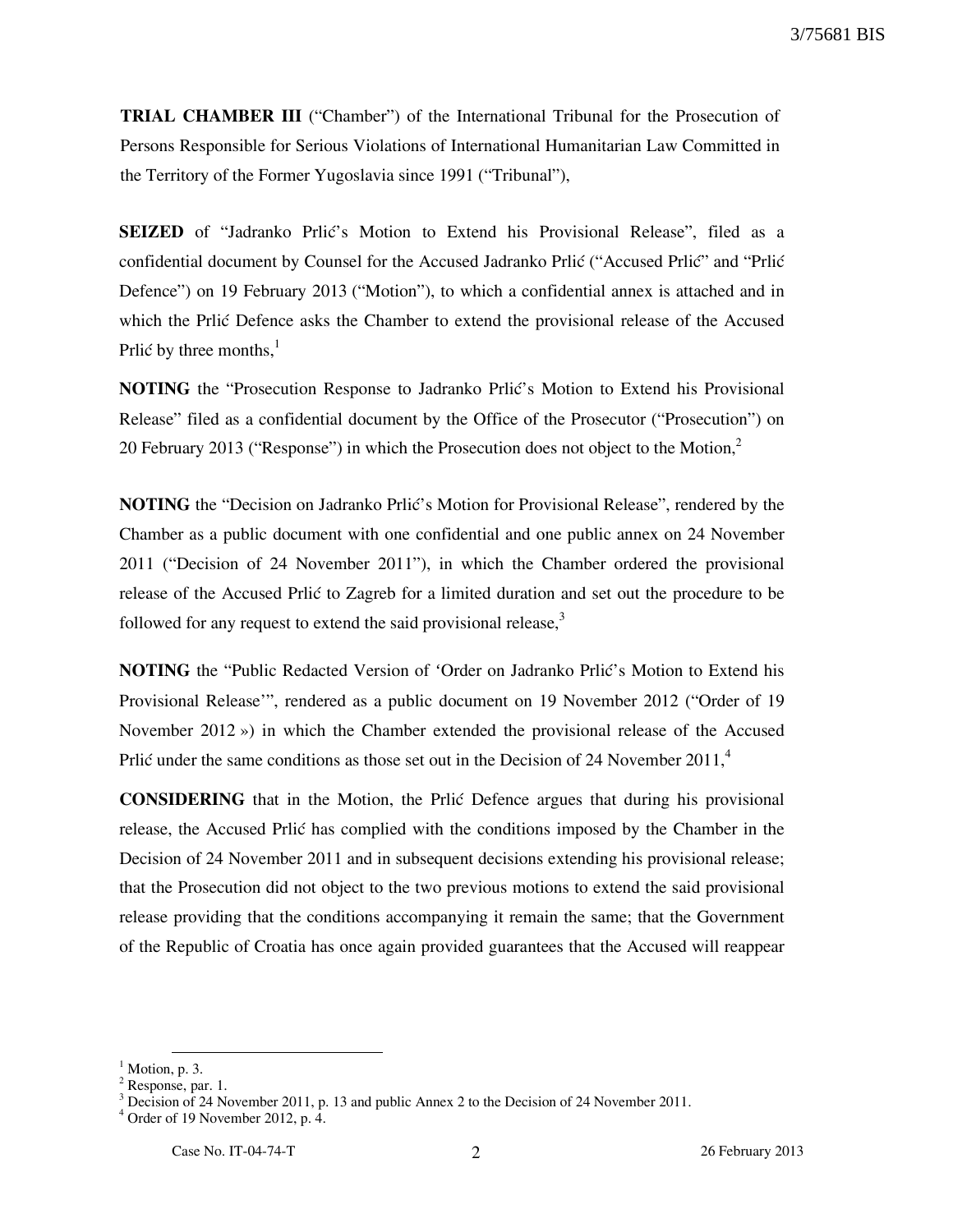and that there are no new circumstances that could mitigate against extending the provisional release of the Accused. $5$ 

**CONSIDERING** that, in light of the previous decisions of the Chamber and the Appeals Chamber, the Prosecution does not object to the Motion providing that the previous conditions accompanying the provisional release of the Accused Prlić remain the same,  $6\,$ 

**CONSIDERING** that the Chamber notes, furthermore, that in a letter dated 11 February 2013, the Government of the Republic of Croatia provided guarantees that, should the provisional release of the Accused Prlić be extended by the Chamber, he would not influence or endanger victims, witnesses or any other persons during his provisional release and would return to The Hague on the date ordered by the Chamber,<sup>7</sup>

**CONSIDERING** that the Chamber notes, in light of the reports submitted by the Croatian authorities pursuant to the Decision of 24 November 2011, that the Accused Prlić has complied with the conditions of his provisional release,

**CONSIDERING** that the Chamber is of the opinion that compliance with the conditions of the provisional release and the guarantees provided by the Republic of Croatia for each new request to extend provisional release are sufficient to assess whether the requirements of Rule 65 (B) of the Rules of Procedure and Evidence ("Rules") have been met,

**CONSIDERING** that, in light of the foregoing, the Chamber is persuaded that, should his provisional release be extended, the Accused Prlić would return to the UNDU when ordered by the Chamber; that he would not endanger victims, witnesses or any other persons and that, consequently, the requirements under Rule 65 (B) of the Rules have been met,

**CONSIDERING** that, in light of the foregoing, the Chamber deems that extending the provisional release of the Accused Prlić for a limited period and under the same conditions as those set out in the Decision of 24 November 2011, notably his place of residence, would allow the Chamber to keep control over the progress of this provisional release,

**CONSIDERING**, finally, that the Chamber recalls that it may order the immediate return of the Accused Prlić to the UNDU at any time should it, for example, render the final judgement before the expiry of the deadline it has set for the extended provisional release,

-

 $<sup>5</sup>$  Motion, pp. 1 to 3 and confidential Annex 1.</sup>